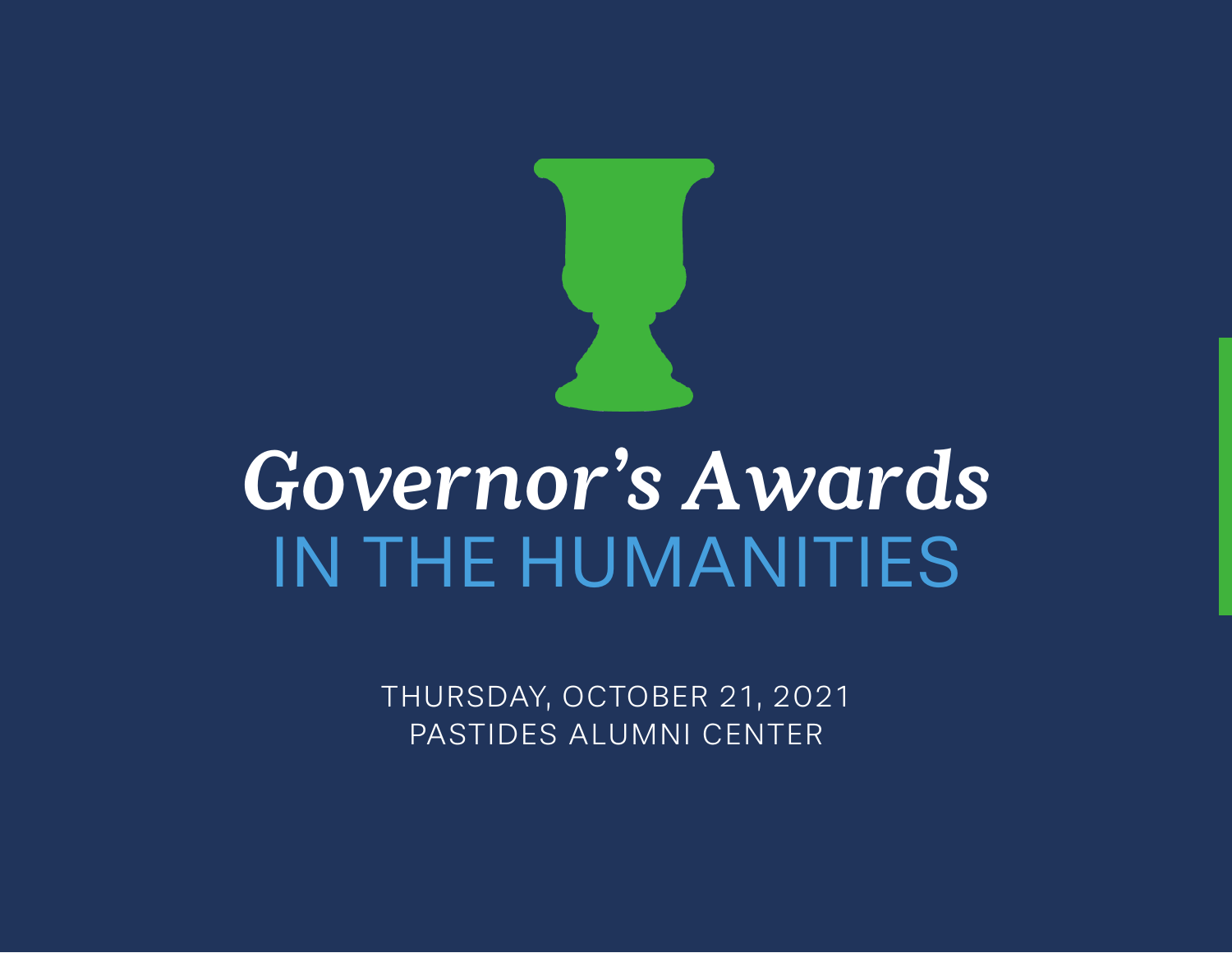## *The Governor's Awards in the Humanities*



#### **MICHAEL ALLEN**

Michael Allen has served as a National Park Ranger, an Education Specialist, and a Community Partnership Specialist for the Gullah Geechee Cultural Heritage Corridor. His career has been defined by his community activism and his deep-seated interest in our nation's spiritual growth as it relates to history and culture. Through the leadership of Congressman James E. Clyburn and the support of Michael Allen, the U.S. Congress passed the Gullah Geechee Cultural Heritage Corridor Act in 2006 to establish the United States' first and only African American National Heritage Area. In 2014, the NPS appointed Allen as a lead team member on the NPS Special Resource Landmark Study exploring the history and legacy of the Reconstruction Era. As a result of this groundbreaking study, a new NPS site called the Reconstruction Era National Monument was established. After more than 37 years in public service, Michael Allen retired from the NPS in December 2017.



#### **JANNIE HARRIOT**

Jannie Harriot is an educator, a community leader, and a titan of cultural preservation. Harriot was instrumental in the founding of the Butler Heritage Foundation, an organization formed by alumni of Harriot's alma mater, Butler High School, with the mission of restoring the closed campus for public use as a community center. In 1993 she was appointed as a charter member of the South Carolina African American Heritage Commission (SCAAHC) by Governor Carroll Campbell. During her twelve-year tenure as chair, the SCAAHC has published the annual "African American Historic Places in South Carolina" guide; a survey of African American schools in South Carolina entitled "How Did We Get to Now?"; an introductory resource guide for entrepreneurs entitled "The Business of Rural Heritage, Culture and Art"; and a project capturing the experiences of African Americans in South Carolina during the pandemic entitled "Black Carolinians Speak: Portraits of a Pandemic."



#### **SIMON LEWIS**

Thoroughly southern, Simon Lewis was raised in the South of England and near Cape Town, South Africa. Inspired by his mother's experience as a farmer's wife in South Africa, his doctoral dissertation focused on white women writers on farms in Africa. Since 1996 he has taught in the English Department at the College of Charleston, specializing in African and postcolonial literature. After moving to Charleston, he quickly became fascinated by Charleston's African heritage and became enthusiastically involved with the Carolina Lowcountry and Atlantic World (CLAW) program. For the last two decades he has been associated with CLAW as either Associate Director or Director, overseeing numerous public lectures, symposia, and conferences on topics as diverse as foodways, material culture, and public history. As a scholar, he has published two monographs on African and British literature and is the editor of four volumes of essays.



#### **THE RICE MUSEUM**

Established in 1970 as a part of the South Carolina Tricentennial event, the Rice Museum exhibits a permanent collection of dioramas, maps, paintings, artifacts and displays that tell the history of rice cultivation in Georgetown County. The Rice Museum chronicles the development of this most important American industry and its impact on not only South Carolina, but internationally as well. The museum is housed in the Old Market Building behind the iconic clock tower and in the adjacent Kaminski Hardware Building. The Maritime Museum Gallery is located on the third floor of the Kaminski Hardware Building. Also located in the Kaminski Hardware Building are the Prevost Art Gallery and the Rice Museum Gift Shop. Rotating installations provide visitors interesting and topical exhibits of art and history. Art by South Carolina artists and artisans is a major feature of the Gallery. The Museum Gift Shop is filled with unique pieces by artists and artisans from around the world.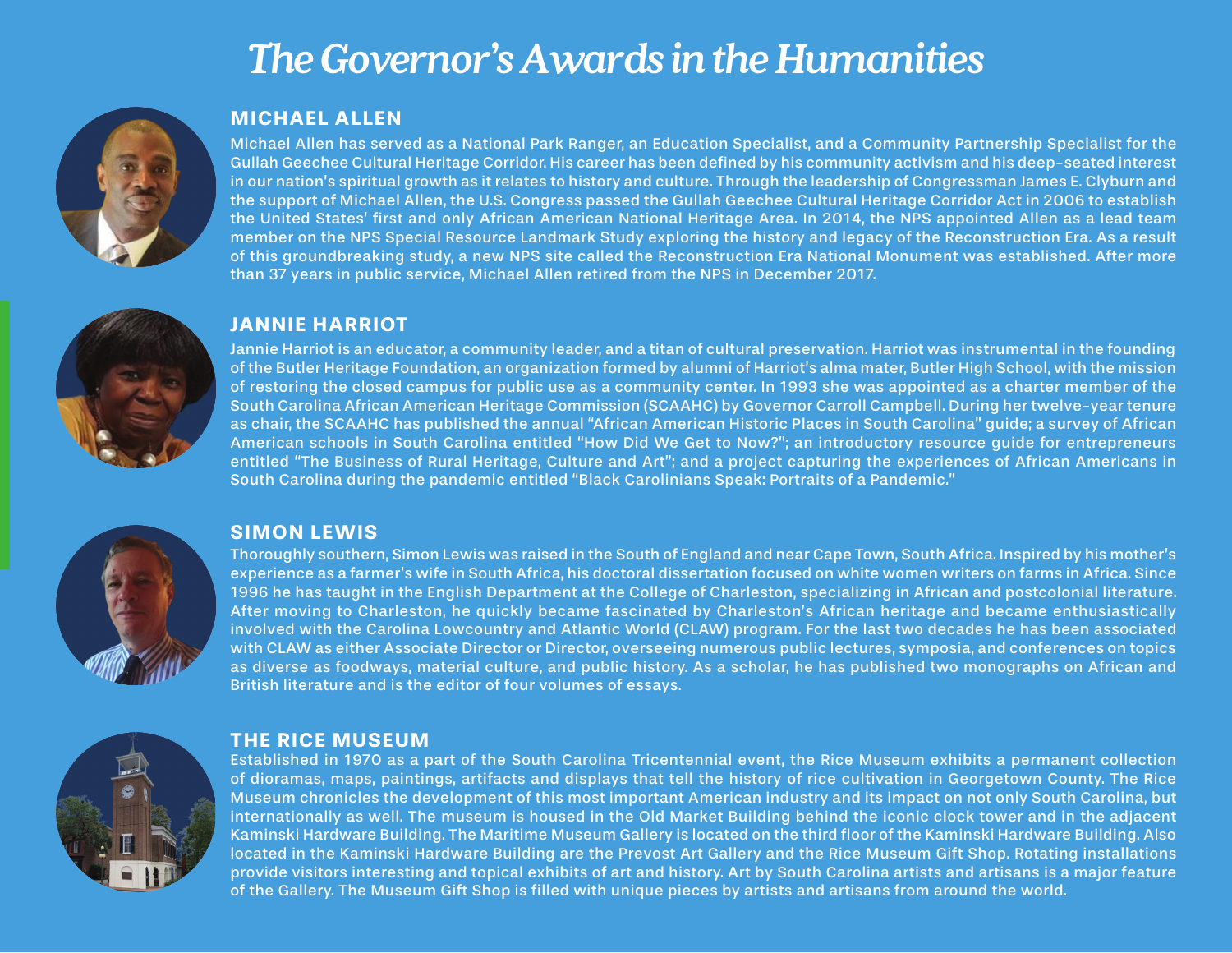## *The Fresh Voices in the Humanities Awards*



#### **LYDIA BRANDT**

Dr. Lydia Mattice Brandt graduated summa cum laude with a B.A. in Art History from New York University, after which she earned her M.A. in Architectural History and a Ph.D in Art and Architectural History at the University of Virginia. She has taught the history of architecture, American art, and the theories and methods of historic preservation at the University of South Carolina since 2011. The University of Virginia Press published her first book, First in the Homes of His Countrymen: George Washington's Mount Vernon in the American Imagination in 2016. In 2021, Dr. Brandt published The South Carolina State House Grounds: A Guidebook. She hosted a podcast tour of the site, "Historically Complex," produced with Historic Columbia. She has authored three National Register of Historic Places nominations in Columbia and completed a survey of 750 buildings in the city's downtown, with a special focus on mid-twentieth-century modern architecture.



#### **TAMARA HERRING**

Tamara Herring is the Executive Director of Morris Center for Lowcountry Heritage, a non-profit museum and cultural arts center located in Ridgeland, SC. The Morris Center's mission—to cultivate community experiences through education, preservation, and celebration of the region's rich history and culture--is close to Tamara's heart. Under her leadership, the Morris Center has increased its advisory board from seven to nine members, diversifying to include four women of color, and expanded with a new 3,000 square foot addition. The Morris Center also increased arts-based programming to support annual art and cultural travel exhibits and varied programming to reflect the diversity of the local community. During the COVID-19 pandemic, Herring ensured the viability of the Morris Center by obtaining grant funding and SBA financing. She is a Creative Connector for Create Rural, SC an initiative of SC Arts Commission's The Art of Community: Rural SC.



#### **CHRISTOPHER THOMAS**

The Reverend Christopher B. Thomas is a native of Sacramento, Calif. and earned a B.A. in history from California State University. He earned his M.A.T.S. and Th.M. degrees from Liberty University and Trinity Theological Seminary and is currently pursuing a Ph.D. in historical theology from the University of Nottingham. Rev. Thomas is an ordained elder in the Church of God in Christ and serves as Senior Pastor of New Generation Outreach Ministry. Active in community affairs, he serves as a mentor for MODELS Academy and on the board of directors for Community Initiatives, a non-profit organization in Greenwood, SC. Rev. Thomas is Director of the Dr. Benjamin E. Mays Historical Preservation Site that is a part of the GLEAMNS Human Resources Commission. Inc. and has been instrumental in helping persons across the Lakelands region of South Carolina and beyond to know more about the life and legacy of Dr. Mays.



#### **KASIE WHITENER**

Dr. Kasie Whitener's first novel, After December, has been called "a breakthrough debut" and "outstanding fiction." Her short story "Cover Up" won the Carrie MCray Prize in 20016. Her second novel, Before Pittsburgh, releases August 17, 2021. She produces, directs, and hosts the weekly radio show Write on, SC that encourages writing craft. Dr. Whitener serves as a board member of the South Carolina Writers Association and a member of the South Carolina Humanities Speakers Bureau. As a business owner, Dr. Whitener provides research, writing, and training for consultants. She is an instructor at the University of South Carolina. At her core is GenX nostalgia, libertarian politics, and not-quite-getting-over-the-90s. Dr. Whitener has presented for Bowling Green State University's Winter Wheat Literary Festival, the Pat Conroy Literary Center, and the Fairfax County Public Library.